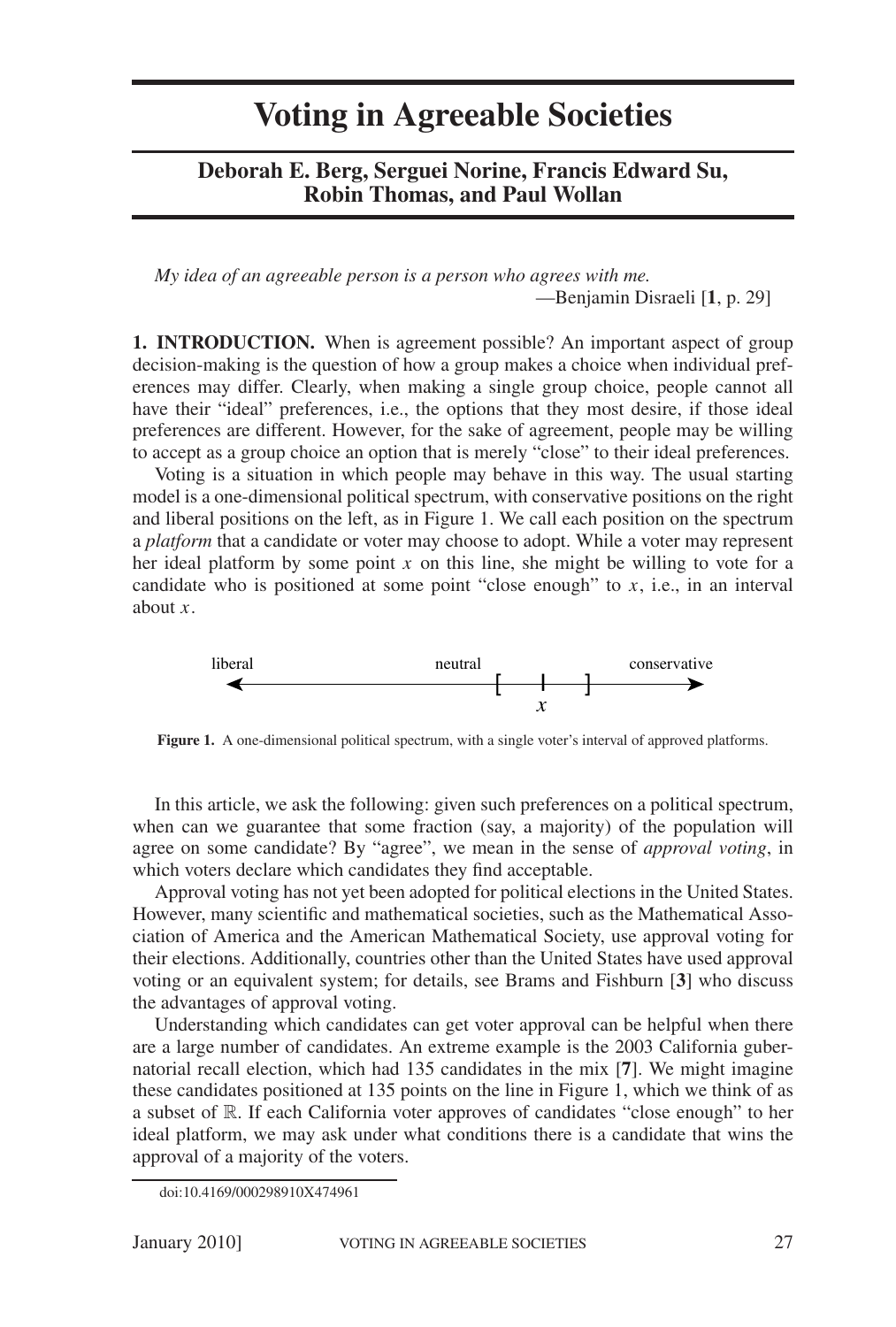In this setting, we may assume that each voter's set of approved platforms (her *approval set*) is a closed interval in R, and that there is a set of candidates who take up positions at various points along this political spectrum. We shall call this spectrum with a collection of candidates and voters, together with voters' approval sets, a *linear society* (a more precise definition will be given soon). We shall say that the linear society is *super-agreeable* if for every pair of voters there is some candidate that they would both approve, i.e., each pair of approval sets contains a candidate in their intersection. For linear societies this "local" condition guarantees a strong "global" property, namely, that there is a candidate that *every* voter approves! As we shall see in Theorem 5, this can be viewed as a consequence of Helly's theorem about intersections of convex sets.

But perhaps this is too strong a conclusion. Is there a weaker local condition that would guarantee that only a majority (or some other fraction) of the voters would approve a particular candidate? For instance, we relax the condition above and call a linear society *agreeable* if among every three voters, some pair of voters approve the same candidate. Then it is not hard to show:

**Theorem 1.** *In an agreeable linear society, there is a candidate who has the approval of at least half the voters.*

More generally, call a linear society (*k*, *m*)*-agreeable* if it has at least *m* voters, and among every *m* voters, some subset of *k* voters approve the same candidate. Then our main theorem is a generalization of the previous result:

**Theorem 2 (The Agreeable Linear Society Theorem).** *Let*  $2 \le k \le m$ . *In a*  $(k, m)$ *agreeable linear society of n voters, there is a candidate who has the approval of at least*  $n(k-1)/(m-1)$  *of the voters.* 

We prove a slightly more general result in Theorem 8 and also briefly study societies whose approval sets are convex subsets of  $\mathbb{R}^d$ .

As an example, consider a city with fourteen restaurants along its main boulevard:

$$
A \ B \ C \ D \ E \ F \ G \ H \ I \ J \ K \ L \ M \ N
$$

and suppose every resident dines only at the five restaurants closest to his/her house (a set of consecutive restaurants, e.g., *DEFGH*). A consequence of Theorem 1 is that there must be a restaurant that is patronized by at least half the residents. Why? The pigeonhole principle guarantees that among every 3 residents, each choosing 5 of 14 restaurants, there must be a restaurant approved by at least 2 of them; hence this linear society is agreeable and Theorem 1 applies. For an example of Theorem 2, see Figure 3, which shows a (2, 4)-agreeable linear society, and indeed there are candidates that receive at least  $1/3$  of the votes (in this case  $\lceil 7/3 \rceil = 3$ ).

We shall begin with some definitions, and explain connections to classical convexity theorems, graph colorings, and maximal cliques in graphs. Then we prove Theorem 2, discuss extensions to higher-dimensional spectra, and conclude with some questions for further study.

**2. DEFINITIONS.** In this section, we fix terminology and explain the basic concepts upon which our results rely. Let us suppose that the set of all possible preferences is modeled by a set *X*, called the *spectrum*. Each element of the spectrum is a *platform*. Assume that there is a finite set *V* of *voters*, and each voter *v* has an *approval set*  $A_v$ of platforms.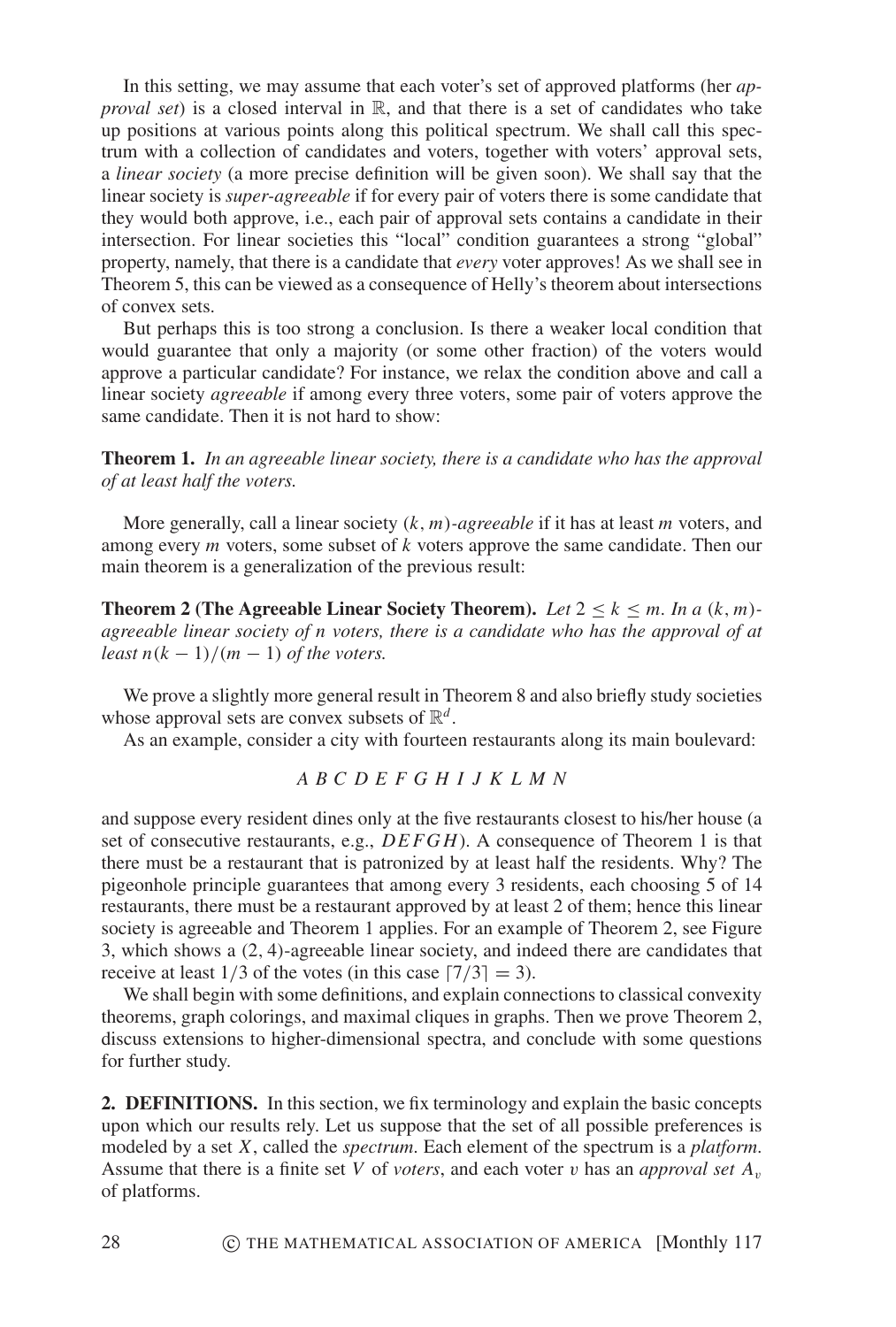We define a *society* S to be a triple  $(X, V, A)$  consisting of a spectrum X, a set of voters  $V$ , and a collection  $\mathcal A$  of approval sets for all the voters. Of particular interest to us will be the case of a *linear society*, in which  $X$  is a closed subset of  $\mathbb R$  and approval sets in A are of the form  $X \cap I$  where I is either empty or a closed bounded interval in R. In general, however, *X* could be any set and the collection  $A$  of approval sets could be any class of subsets of *X*. In Figure 2 we illustrate a linear society, where for ease of display we have separated the approval sets vertically so that they can be distinguished.



**Figure 2.** A linear society with infinite spectrum: each interval (shown here displaced above the spectrum) corresponds to the approval set of a voter. The shaded region indicates platforms with agreement number 4. This is a (2, 3)-agreeable society.

Our motivation for considering intervals as approval sets arises from imagining that voters have an "ideal" platform along a linear scale (similar to Coombs' *J* -scale [**8**]), and that voters are willing to approve "nearby" platforms, yielding approval sets that are connected intervals. Unlike the Coombs scaling theory, however, we are not concerned with the order of preference of approved platforms; all platforms within a voter's approval set have equivalent status as "approved" by that voter. We also note that while we model our linear scale as a subset of  $\mathbb{R}$ , none of our results about linear societies depends on the metric; we only appeal to the ordinal properties of  $\mathbb{R}$ .

We have seen that politics provides natural examples of linear societies. For a different example, *X* could represent a temperature scale, *V* a set of people that live in a house, and each  $A_v$  a range of temperatures that person v finds comfortable. Then one may ask: at what temperature should the thermostat be set so as to satisfy the largest number of people?



**Figure 3.** A linear society with a spectrum of two candidates (at platforms marked by carats): take the approval sets of the society of Figure 2 and intersect with these candidates. It is a (2, 4)-agreeable linear society.

Two special cases of linear societies are worth mentioning. When  $X = \mathbb{R}$  we should think of *X* as an infinite spectrum of platforms that potential candidates might adopt. However, in practice there are normally only finitely many candidates. We model that situation by letting *X* be the set of platforms adopted by actual candidates. Thus one could think of *X* as either the set of all platforms, or the set of (platforms adopted by) candidates. See Figures 2 and 3.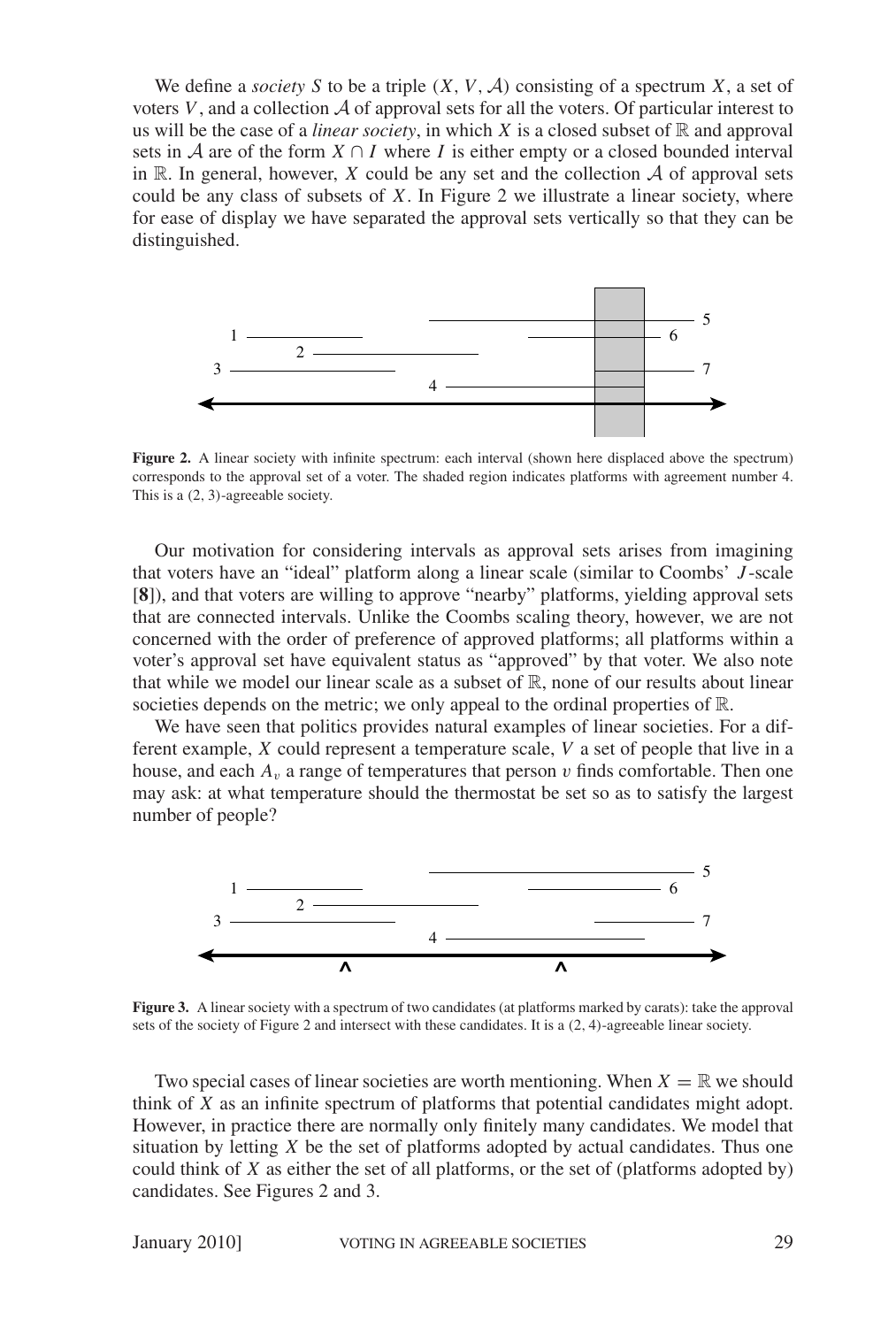Let  $1 \leq k \leq m$  be integers. Call a society  $(k, m)$ -*agreeable* if it has at least *m* voters, and for any subset of *m* voters, there is at least one platform that at least *k* of them can agree upon, i.e., there is a point common to at least *k* of the voters' approval sets. Thus to be (2, 3)-agreeable is the same as to be *agreeable*, and to be (2, 2)-agreeable is the same as to be *super-agreeable*, as defined earlier.

One may check that the society of Figure 2 is  $(2, 3)$ -agreeable. It is not  $(3, 4)$ agreeable, however, because among voters 1, 2, 4, 7 no three of them share a common platform. The same society, after restricting the spectrum to a set of candidates, is the linear society shown in Figure 3. It is not (2, 3)-agreeable, because among voters 2, 4, 7 there is no pair that can agree on a candidate (in fact, voter 7 does not approve any candidate). However, one may verify that this linear society is (2, 4)-agreeable.

For a society *S*, the *agreement number* of a platform, *a*(*p*), is the number of voters in *S* who approve of platform *p*. The *agreement number a*(*S*) of a society *S* is the maximum agreement number over all platforms in the spectrum, i.e.,

$$
a(S) = \max_{p \in X} a(p).
$$

The *agreement proportion* of *S* is simply the agreement number of *S* divided by the number of voters of *S*. This concept is useful when we are interested in percentages of the population rather than the number of voters. The society of Figure 2 has agreement number 4, which can be seen where the shaded rectangle covers the set of platforms that have maximum agreement number.

**3. HELLY'S THEOREM AND SUPER-AGREEABLE SOCIETIES.** Let us say that a society is  $\mathbb{R}^d$ -*convex* if the spectrum is  $\mathbb{R}^d$  and each approval set is a closed convex subset of  $\mathbb{R}^d$ . Note that an  $\mathbb{R}^1$ -convex society is a linear society with spectrum  $\mathbb{R}$ . An  $\mathbb{R}^d$ -convex society can arise when considering a multi-dimensional spectrum, such as when evaluating political platforms over several axes (e.g., conservative vs. liberal, pacifist vs. militant, interventionist vs. isolationist). Or, the spectrum might be arrayed over more personal dimensions: the dating website *eHarmony* claims to use up to 29 of them [**9**]. In such situations, the convexity of approval sets might, for instance, follow from an independence-of-axes assumption and convexity of approval sets along each axis.

To find the agreement proportion of an  $\mathbb{R}^d$ -convex society, we turn to work concerning intersections of convex sets. The most well-known result in this area is Helly's theorem. This theorem was proven by Helly in 1913, but the result was not published until 1921, by Radon [**17**].

**Theorem 3 (Helly).** *Given n convex sets in*  $\mathbb{R}^d$  *where n > d, if every d + 1 of them intersect at a common point, then they all intersect at a common point.*

Helly's theorem has a nice interpretation for  $\mathbb{R}^d$ -convex societies:

**Corollary 4.** For every  $d > 1$ , a  $(d + 1, d + 1)$ -agreeable  $\mathbb{R}^d$ -convex society must *contain at least one platform that is approved by all voters.*

Notice that for the corollary to hold for  $d > 1$  it is important that the spectrum of an  $\mathbb{R}^d$ -*convex* society be all of  $\mathbb{R}^d$ . However, for  $d = 1$  that is not necessary, as we now show.

**Theorem 5 (The Super-Agreeable Linear Society Theorem).** *A super-agreeable linear society must contain at least one platform that is approved by all voters.*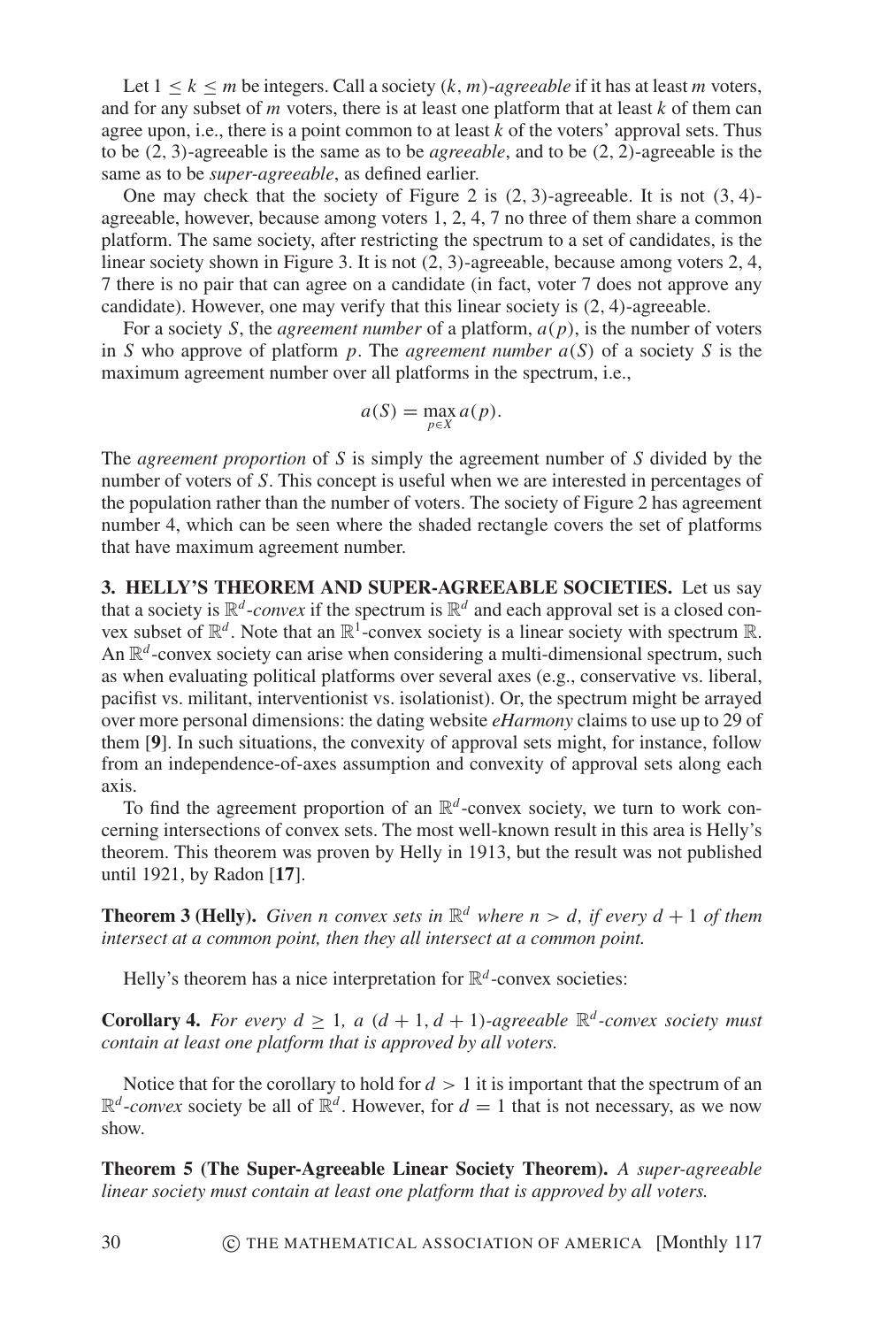We provide a simple proof of this theorem, since the result will be needed later. When the spectrum is all of  $\mathbb R$ , this theorem is just Helly's theorem for  $d = 1$ ; a proof of Helly's theorem for general *d* may be found in [**15**].

*Proof.* Let  $X \subseteq \mathbb{R}$  denote the spectrum. Since each voter v agrees on at least one platform with every other voter, we see that the approval sets  $A_v$  must be nonempty. Let  $L_v = \min A_v$ ,  $R_v = \max A_v$ , and let  $x = \max_v \{L_v\}$  and  $y = \min_v \{R_v\}$ . The first two expressions exist because each  $A<sub>v</sub>$  is compact; the last two exist because the number of voters is finite.



**Figure 4.** A super-agreeable linear society of 6 voters and 4 candidates, with agreement number 6.

We claim that  $x \leq y$ . Why? Since every pair of approval sets intersect in some platform, we see that  $L_i \leq R_i$  for every pair of voters *i*, *j*. In particular, let *i* be the voter whose  $L_i$  is maximal and let *j* be the voter whose  $R_i$  is minimal. Hence  $x \leq y$ and every approval set contains all platforms of *X* that are in the nonempty interval [*x*, *y*], and in particular, the platform *x*.

The idea of this proof can be easily extended to furnish a proof of Theorem 1.

*Proof of Theorem 1.* Using the same notations as in the prior proof, if  $x \leq y$  then that proof shows that every approval set contains the platform *x*. Otherwise  $x > y$  implies  $L_i > R_j$  so that  $A_j$  and  $A_i$  do not contain a common platform.

We claim that for any other voter  $v$ , the approval set  $A_v$  contains either platform *x* or *y* (or both). After all, the society is agreeable, so some pair of  $A_i$ ,  $A_j$ ,  $A_v$  must contain a common platform; by the remarks above it must be that  $A_v$  intersects one of *A<sub>i</sub>* or *A<sub>j</sub>*. If *A<sub>v</sub>* does not contain  $x = L_i$  then since  $L_v \leq L_i$  (by definition of *x*), we must have that  $R_v < L_i$  and  $A_v \cap A_i$  does not contain a platform. Then  $A_v \cap A_j$  must contain a platform; hence  $L_v \leq R_i$ . Since  $R_i \leq R_v$  (by definition of *y*), the platform  $y = R_i$  must be in  $A_v$ .

Thus every approval set contains either *x* or *y*, and by the pigeonhole principle one of them must be contained in at least half the approval sets. П

Proving the more general Theorem 2 will take a little more work.

**4. THE AGREEMENT GRAPH OF LINEAR SOCIETIES IS PERFECT.** To understand  $(k, m)$ -agreeability, it will be helpful to use a graph to represent the intersection relation on approval sets. Recall that a *graph G* consists of a finite set *V* (*G*) of *vertices* and a set  $E(G)$  of 2-element subsets of  $V(G)$ , called *edges*. If  $e = \{u, v\}$ is an edge, then we say that *u*, v are the *ends* of *e*, and that *u* and v are *adjacent* in *G*. We use *u*v as notation for the edge *e*.

Given a society *S*, we construct the *agreement graph G* of *S* by letting the vertices  $V(G)$  be the voters of *S* and the edges  $E(G)$  be all pairs of voters *u*, *v* whose approval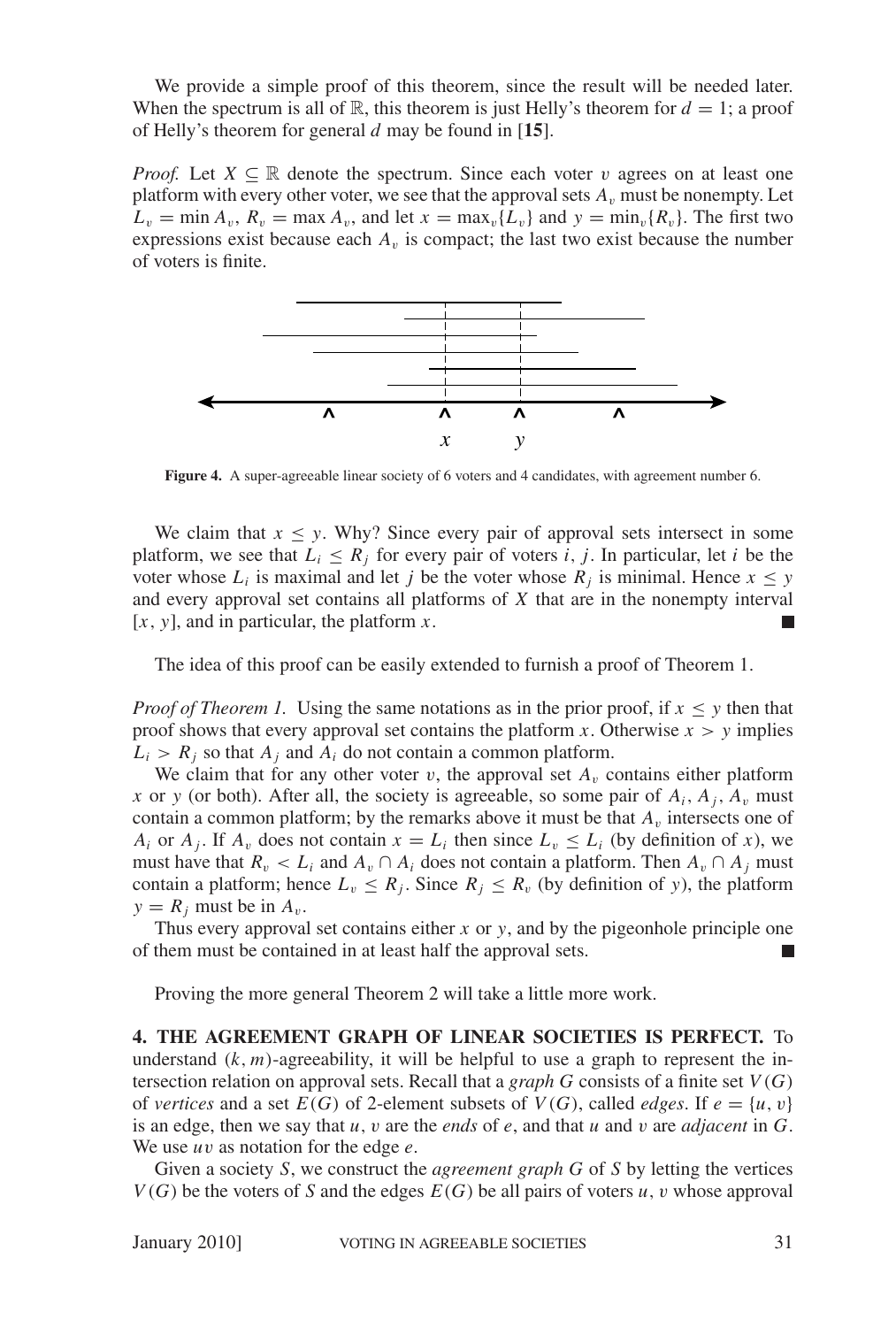sets intersect each other. Thus  $u$  and  $v$  are connected by an edge if there is a platform that both  $u$  and  $v$  would approve. Note that the agreement graph of a society with agreement number equal to the number of voters is a complete graph (but the converse is false in higher dimensions, as we discuss later). Also note that a vertex  $v$  is isolated if  $A_v$  is empty or disjoint from other approval sets.



**Figure 5.** The agreement graph for the society in Figure 2. Note that voters 4, 5, 6, 7 form a maximal clique that corresponds to the maximal agreement number in Figure 2.

The *clique number* of *G*, written  $\omega(G)$ , is the greatest integer *q* such that *G* has a set of *q* pairwise adjacent vertices, called a *clique* of size *q*. By restricting our attention to members of a clique, and applying the Super-Agreeable Linear Society Theorem, we see that there is a platform that has the approval of every member of a clique, and hence:

**Fact 1.** *For the agreement graph of a linear society, the clique number of the graph is the agreement number of the society.*

This fact does not necessarily hold if the society is not linear. For instance, it is easy to construct an  $\mathbb{R}^2$ -convex society with three voters such that every two voters agree on a platform, but all three of them do not. It does, however hold in  $\mathbb{R}^d$  for *box societies*, to be discussed in Section 6.

Now, to get a handle on the clique number, we shall make a connection between the clique number and colorings of the agreement graph. The *chromatic number* of *G*, written  $\chi(G)$ , is the minimum number of colors necessary to color the vertices of *G* such that no two adjacent vertices have the same color. Thus two voters may have the same color as long as they do not agree on a platform. Note that in all cases,  $\chi(G) \geq \omega(G)$ .

A graph *G* is called an *interval graph* if we can assign to every vertex *x* a closed interval or an empty set  $I_x \subseteq \mathbb{R}$  such that  $xy \in E(G)$  if and only if  $I_x \cap I_y \neq \emptyset$ . We have:

**Fact 2.** The agreement graph of a linear society is an interval graph.

To see that Fact 2 holds let the linear society be  $(X, V, A)$ , and let the voter approval sets be  $A_v = X \cap I_v$ , where  $I_v$  is a closed bounded interval or empty. We may assume that each  $I_v$  is minimal such that  $A_v = X \cap I_v$ ; then the collection  $\{I_v : v \in V\}$ provides an interval representation of the agreement graph, as desired.

An *induced subgraph* of a graph *G* is a graph *H* such that  $V(H) \subseteq V(G)$  and the edges of  $H$  are the edges of  $G$  that have both ends in  $V(H)$ . If every induced subgraph *H* of a graph *G* satisfies  $\chi(H) = \omega(H)$ , then *G* is called a *perfect graph*; see, e.g., [**18**]. The following is a standard fact [**20**] about interval graphs:

**Theorem 6.** *Interval graphs are perfect.*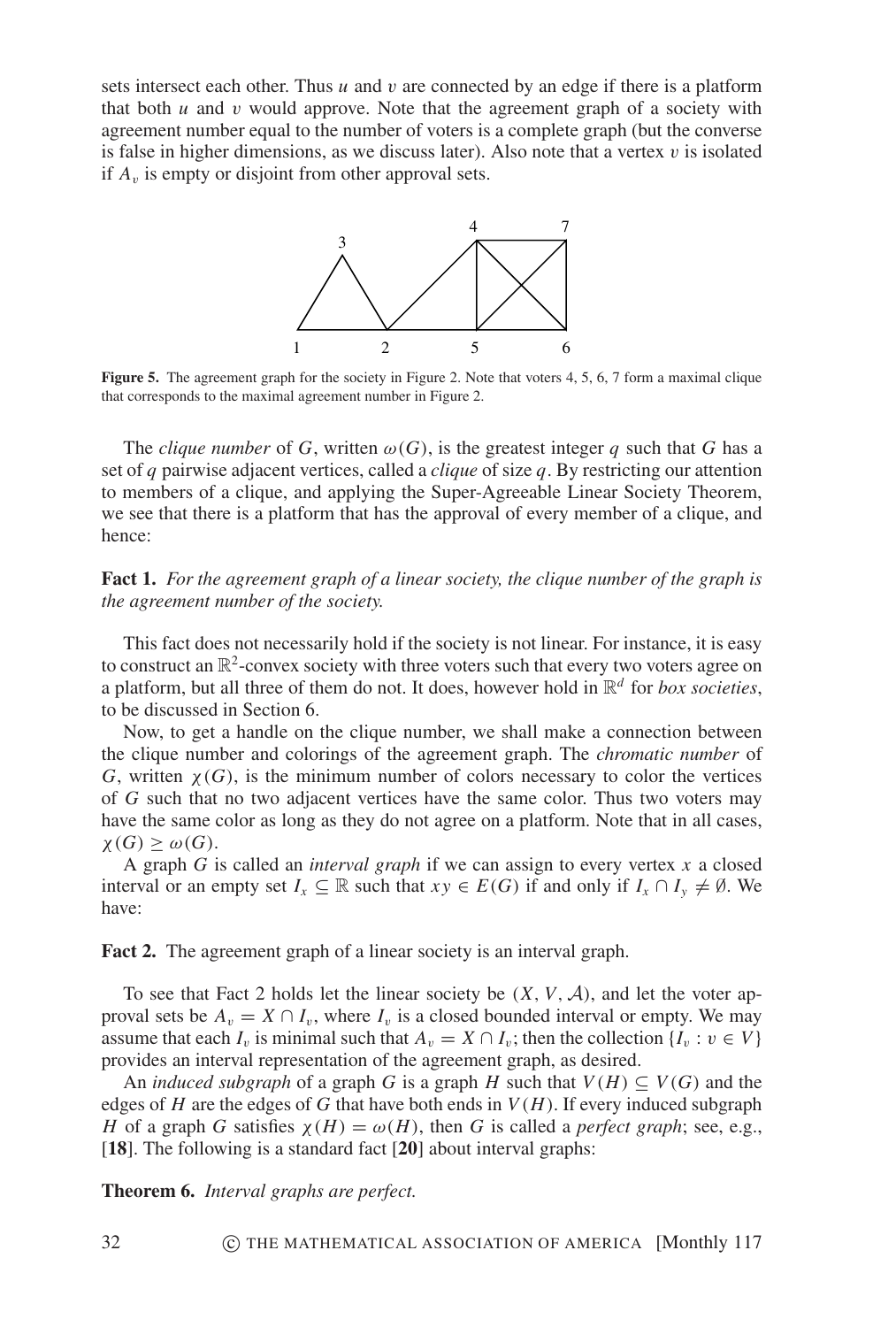*Proof.* Let *G* be an interval graph, and for  $v \in V(G)$ , let  $I_v$  be the interval representing the vertex v. Since every induced subgraph of an interval graph is an interval graph, it suffices to show that  $\chi(G) = \omega$ , where  $\omega = \omega(G)$ . We proceed by induction on  $|V(G)|$ . The assertion holds for the null graph, and so we may assume that  $|V(G)| \geq 1$ , and that the statement holds for all smaller graphs. Let us select a vertex  $v \in V(G)$ such that  $I_v$  is empty or the right end of  $I_v$  is as small as possible. It follows that the elements of *N*, the set of neighbors of v in  $V(G)$ , are pairwise adjacent because their intervals must all contain the right end of  $I_v$ , and hence  $|N| \leq \omega - 1$ . See Figure 6. By the inductive hypothesis, the graph  $G\backslash\{v\}$  obtained from *G* by deleting *v* can be colored using  $\omega$  colors, and since v has at most  $\omega - 1$  neighbors, this coloring can be extended to a coloring of *G*, as desired.



**Figure 6.** If  $I_v$ ,  $I_w$  intersect and the right end of  $I_v$  is smaller than the right end of  $I_w$ , then  $I_w$  must contain the right end of  $I_v$ .

The perfect graph property will allow us, in the next section, to make a crucial connection between the  $(k, m)$ -agreeability condition and the agreement number of the society. Given its importance in our setting, it is worth making a few comments about how perfect graphs appear in other contexts in mathematics, theoretical computer science, and operations research. The concept was introduced in 1961 by Berge [**2**], who was motivated by a question in communication theory, specifically, the determination of the Shannon capacity of a graph [19]. Chvatal later discovered that a certain class of linear programs always have an integral solution if and only if the corresponding matrix arises from a perfect graph in a specified way [**6, 18, 5**]. As pointed out in [**18**], algorithms to solve semi-definite programs grew out of the theory of perfect graphs. It has been proven recently [**4**] that a graph is perfect if and only if it has no induced subgraph isomorphic to a cycle of odd length at least five, or a complement of such a cycle.

**5. (***k, m***)-AGREEABLE LINEAR SOCIETIES.** We now use the connection between perfect graphs, the clique number, and the chromatic number to obtain a lower bound for the agreement number of a (*k*, *m*)-agreeable linear society (Theorem 8). We first need a lemma that says that in the corresponding agreement graph, the  $(k, m)$ agreeable condition prevents any coloring of the graph from having too many vertices of the same color. Thus, there must be many colors and, since the graph is perfect, the clique number must be large as well.

**Lemma 7.** *Given integers*  $m \geq k \geq 2$ , let positive integers q,  $\rho$  be defined by the divi*sion with remainder:*  $m - 1 = (k - 1)q + \rho$ , where  $0 \le \rho \le k - 2$ . Let G be a graph *on*  $n \geq m$  vertices with chromatic number  $\chi$  such that every subset of  $V(G)$  of size m *includes a clique of size k. Then*  $n \leq \chi q + \rho$ *, or*  $\chi \geq (n - \rho)/q$ .

*Proof.* Let the graph be colored using the colors  $1, 2, \ldots, \chi$ , and for  $i = 1, 2, \ldots, \chi$ let *Ci* be the set of vertices of *G* colored *i*. We may assume, by permuting the colors, that  $|C_1| \ge |C_2| \ge \cdots \ge |C_\chi|$ . Since  $C_1 \cup C_2 \cup \cdots \cup C_{k-1}$  is colored using  $k-1$ colors, it includes no clique of size k, and hence,  $|C_1 \cup C_2 \cup \cdots \cup C_{k-1}| \leq m-1$ .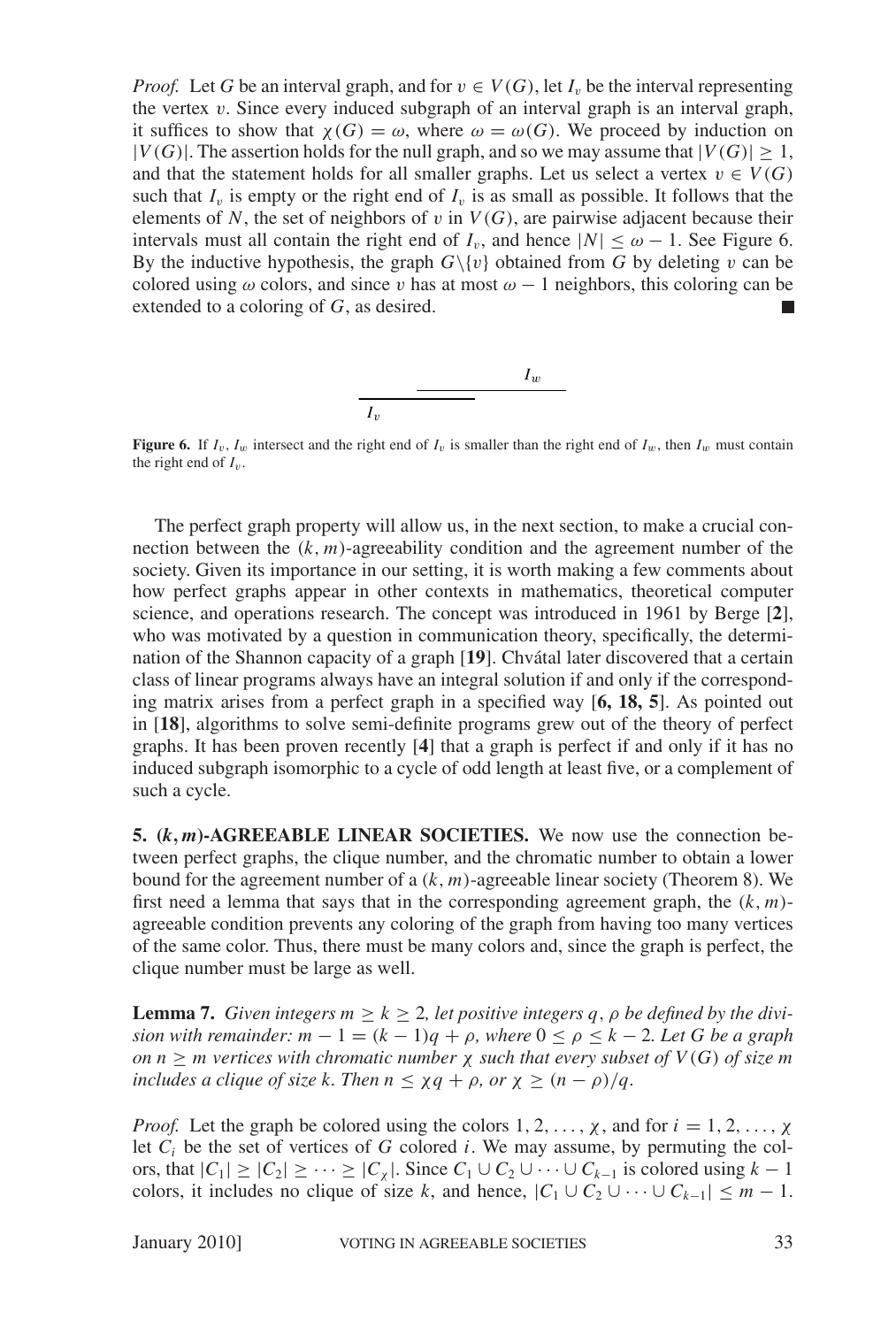It follows that  $|C_{k-1}| \leq q$ , for otherwise  $|C_1 \cup C_2 \cup \cdots \cup C_{k-1}| \geq (k-1)(q+1) \geq$  $(k-1)q + \rho + 1 = m$ , a contradiction. Thus  $|C_i| \leq q$  for each  $i \geq k$  and

$$
n = \sum_{i=1}^{k-1} |C_i| + \sum_{i=k}^{x} |C_i| \le m - 1 + (\chi - k + 1)q
$$
  
=  $(k - 1)q + \rho + (\chi - k + 1)q = \chi q + \rho$ ,

as desired.

**Theorem 8.** *Let*  $2 \leq k \leq m$ . *If G is the agreement graph of a*  $(k, m)$ *-agreeable linear society and q,*  $\rho$  *are defined by the division with remainder:*  $m - 1 = (k - 1)q + \rho$ ,  $\rho \leq k - 2$ , then the clique number satisfies:

П

$$
\omega(G) \ge \left\lceil \frac{n-\rho}{q} \right\rceil,
$$

*and this bound is best possible. It follows that this is also a lower bound on the agreement number, and hence every linear* (*k*, *m*)*-agreeable society has agreement proportion at least*  $(k - 1)/(m - 1)$ *.* 

*Proof.* By Fact 2 and Theorem 6 the graph *G* is perfect. Thus the chromatic number of *G* is equal to  $\omega(G)$ , and hence  $\omega(G) \ge \lceil (n - \rho)/q \rceil$  by Lemma 7, as desired.

The second assertion follows from Fact 1 and noting that  $(n - \rho)(m - 1) = n(k - \rho)(m - 1)$ 1)*q* + *n* $\rho$  −  $\rho$ (*m* − 1) = *n*(*k* − 1)*q* +  $\rho$ (*n* − *m* + 1) ≥ *n*(*k* − 1)*q*, from which we see that  $(n - \rho)/q \geq n(k - 1)/(m - 1)$ .

Let us observe that the bound  $\lceil (n - \rho)/q \rceil$  in Theorem 8 is best possible. Indeed, let  $I_1, I_2, \ldots, I_q$  be disjoint intervals, for  $i = q + 1, q + 2, \ldots, n - \rho$  let  $I_i = I_{i-q}$ , and let  $I_{n-\rho+1}, I_{n-\rho+2}, \ldots, I_n$  be pairwise disjoint and disjoint from all the previous intervals, e.g., see Figure 7. Then the society with approval sets  $I_1, I_2, \ldots, I_n$  is  $(k, m)$ agreeable and its agreement graph has clique number  $[(n - \rho)/q]$ .



**Figure 7.** A linear (4, 15)-society with  $n = 21$  voters. Here  $q = 4$  and  $\rho = 2$ , so the clique number is at least  $\lceil (n - \rho)/q \rceil = 5.$ 

The Agreeable Linear Society Theorem (Theorem 2) now follows as a corollary of Theorem 8.

**6.** R*<sup>d</sup>***-CONVEX AND** *d***-BOX SOCIETIES.** In this section we prove a higherdimensional analogue of Theorem 8 by giving a lower bound on the agreement proportion of a  $(k, m)$ -agreeable  $\mathbb{R}^d$ -convex society. We need a different method than our method for  $d = 1$ , because for  $d \geq 2$ , neither Fact 1 nor Fact 2 holds.

Also, we remark that, unlike our results on linear societies, our results in this section about the agreement proportion for platforms will not necessarily hold when restricting the spectrum to a finite set of candidates in  $\mathbb{R}^d$ .

We shall use the following generalization of Helly's theorem, due to Kalai [**11**].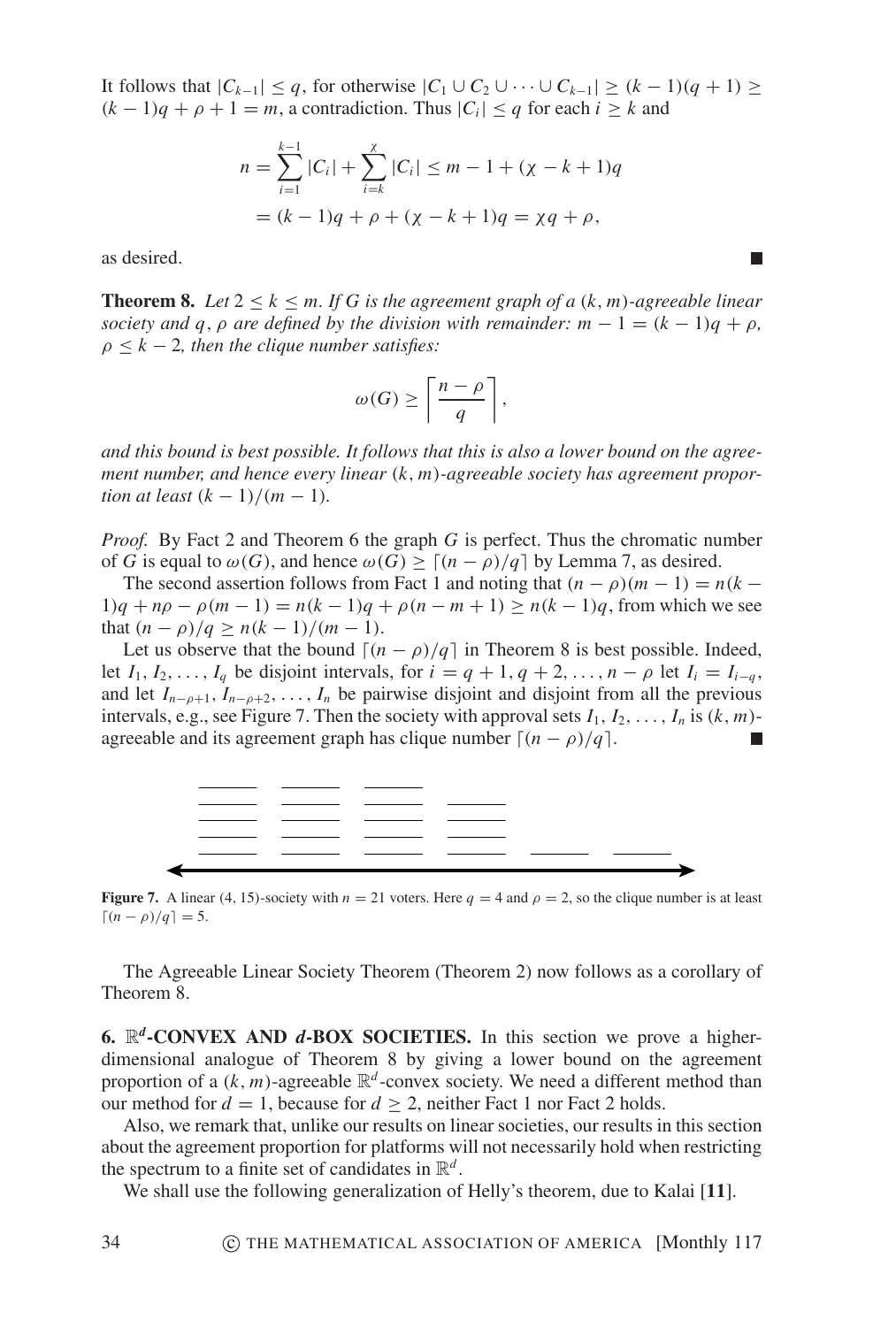**Theorem 9 (The Fractional Helly's Theorem).** Let  $d \geq 1$  and  $n \geq d + 1$  be inte*gers, let*  $\alpha \in [0, 1]$  *be a real number, and let*  $\beta = 1 - (1 - \alpha)^{1/(d+1)}$ *. Let*  $F_1, F_2, ..., F_n$ *be convex sets in*  $\mathbb{R}^d$  *and assume that for at least*  $\alpha {n \choose d+1}$  *of the*  $(d+1)$ *-element index sets*  $I \subseteq \{1, 2, ..., n\}$  *we have*  $\bigcap_{i \in I} F_i \neq \emptyset$ *. Then there exists a point in*  $\mathbb{R}^d$  *contained in at least*  $\beta n$  *of the sets*  $F_1, F_2, \ldots, F_n$ .

The following is the promised analogue of Theorem 8.

**Theorem 10.** Let  $d \geq 1$ ,  $k \geq 2$ , and  $m \geq k$  be integers, where  $m > d$ . Then every  $(k, m)$ -agreeable  $\mathbb{R}^d$ -convex society has agreement proportion at least

$$
1 - \left(1 - {k \choose d+1} \middle/ {m \choose d+1} \right)^{1/(d+1)}.
$$

*Proof.* Let *S* be a  $(k, m)$ -agreeable  $\mathbb{R}^d$ -convex society, and let  $A_1, A_2, \ldots, A_n$  be its voter approval sets. Let us call a set ∩  $I \subseteq \{1, 2, ..., n\}$  *good* if  $|I| = d + 1$  and  $i \in I$  *A<sub>i</sub>*  $\neq \emptyset$ . By Theorem 9 it suffices to show that there are at least  $\binom{k}{d+1}\binom{n}{d+1}\binom{m}{d+1}$ good sets. We will do this by counting in two different ways the number *N* of all pairs  $(I, J)$ , where  $I \subseteq J \subseteq \{1, 2, ..., n\}$ , *I* is good, and  $|J| = m$ . Let *g* be the number of good sets. Since every good set is of size  $d + 1$  and extends to an *m*-element subset of  $\{1, 2, \ldots, n\}$  in  $\binom{n-d-1}{m-d-1}$  ways, we have  $N = g\binom{n-d-1}{m-d-1}$ . On the other hand, every *m*-element set  $J \subseteq \{1, 2, ..., n\}$  includes at least one *k*-element set *K* with  $\bigcap_{i \in K} A_i \neq \emptyset$  (because *S* is  $(k, m)$ -agreeable), and *K* in turn includes  $\binom{k}{d+1}$  good sets. Thus  $N \geq {k \choose d+1} {n \choose m}$ , and hence  $g \geq {k \choose d+1} {n \choose d+1} / {m \choose d+1}$ , as desired.

For  $d = 1$ , Theorem 10 gives a worse bound than Theorem 8, and hence for  $d \ge 2$ , the bound is most likely not best possible. However, a possible improvement must use a different method, because the bound in Theorem 9 *is* best possible.

A *box* in  $\mathbb{R}^d$  is the Cartesian product of *d* closed intervals, and we say that a society is a *d*-*box society* if each of its approval sets is a box in  $\mathbb{R}^d$ . By projection onto each axis, it follows from Theorem 5 that *d*-box societies satisfy the conclusion of Fact 1 (namely, that the clique number equals the agreement number), and hence their agreement graphs capture all the essential information about the society. Unfortunately, agreement graphs of *d*-box societies are, in general, not perfect. For instance, there is a 2-box society (Figure 8) whose agreement graph is the cycle on five vertices; hence its chromatic number is 3 but its clique number is 2.

For  $k \le m \le 2k - 2$ , the following theorem will resolve the agreement proportion problem for all  $(k, m)$ -agreeable societies satisfying the conclusion of Fact 1, and hence for all  $(k, m)$ -agreeable *d*-box societies where  $d \ge 1$  (Theorem 13).

**Theorem 11.** *Let*  $m, k \geq 2$  *be integers with*  $k \leq m \leq 2k - 2$ , and let G be a graph on  $n \ge m$  vertices such that every subset of  $V(G)$  of size m includes a clique of size k. *Then*  $\omega(G) \geq n - m + k$ .

Before we embark on a proof let us make a few comments. First of all, the bound  $n - m + k$  is best possible, as shown by the graph consisting of a clique of size  $n - m + k$  and  $m - k$  isolated vertices. Second, the conclusion  $\omega(G) \geq n - m + k$ implies that every subset of  $V(G)$  of size *m* includes a clique of size  $k$ , and so the two statements are equivalent under the hypothesis that  $k \le m \le 2k - 2$ . Finally, this hypothesis is necessary, because if  $m \ge 2k - 1$ , then for  $n \ge 2(m - k + 1)$ , the disjoint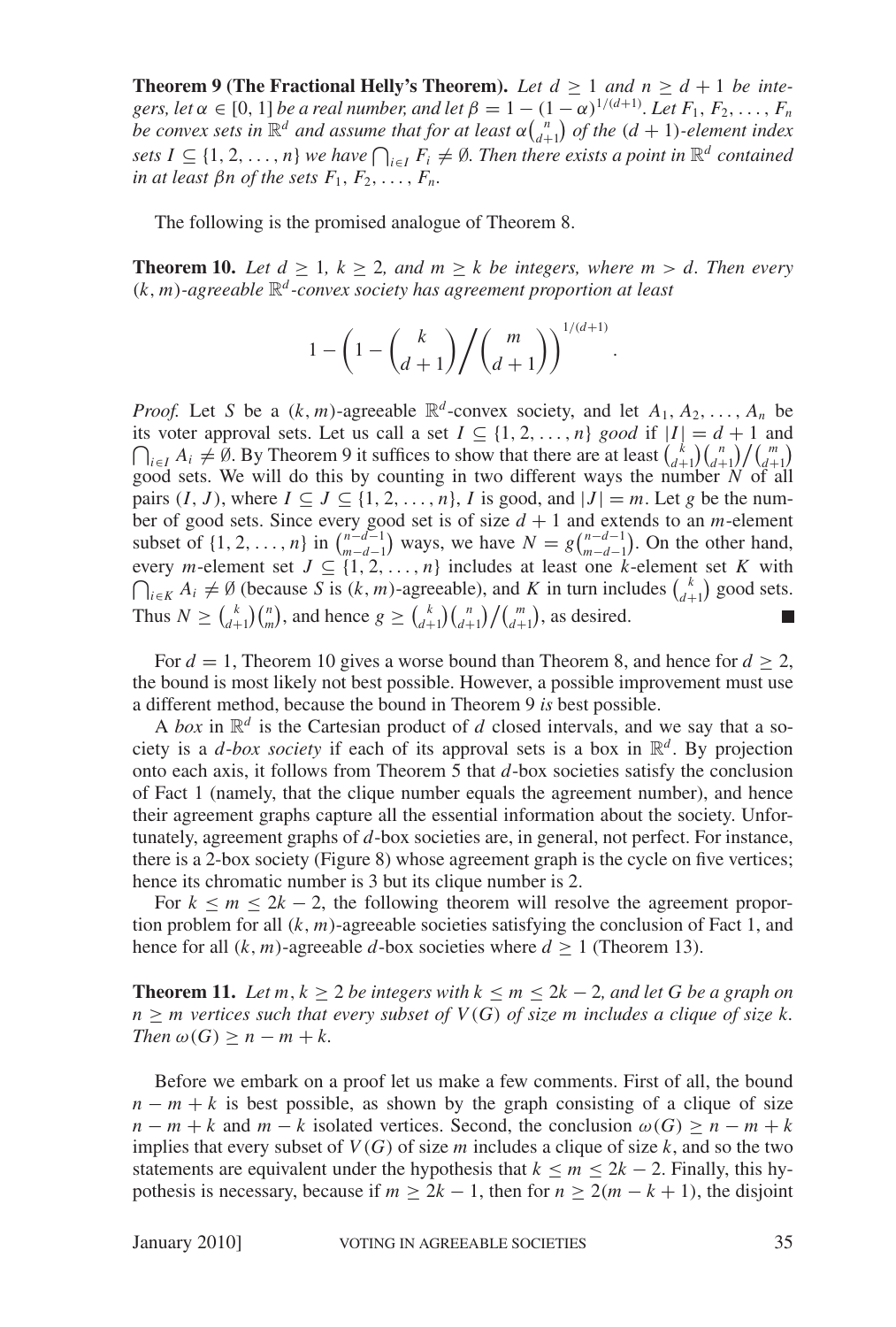

**Figure 8.** A 2-box society whose agreement graph is a 5-cycle.

union of cliques of sizes  $\lfloor n/2 \rfloor$  and  $\lfloor n/2 \rfloor$  satisfies the hypothesis of Theorem 11, but not its conclusion.

A *vertex cover* of a graph *G* is a set  $Z \subseteq V(G)$  such that every edge of *G* has at least one end in *Z*. We say a set  $S \subseteq V(G)$  is *stable* if no edge of *G* has both ends in *S*. We deduce Theorem 11 from the following lemma.

**Lemma 12.** *Let G be a graph with vertex cover of size z and none of size z – 1 such that*  $G\{v\}$  *has a vertex cover of size at most*  $z - 1$  *for all*  $v \in V(G)$ *. Then*  $|V(G)| \le$ 2*z.*

*Proof.* Let *Z* be a vertex cover of *G* of size *z*. For every  $v \in V(G) - Z$  let  $Z_v$  be a vertex cover of  $G \setminus \{v\}$  of size  $z - 1$ , and let  $X_v = Z - Z_v$ . Then  $X_v$  is a stable set. For *X* ⊆ *Z* let *N*(*X*) denote the set of neighbors of *X* outside *Z*. We have  $v \text{ } \in N(X_v)$  and  $N(X_v) - \{v\} \subseteq Z_v - Z$ , and so

$$
|X_v| = |Z - Z_v| = |Z| - |Z \cap Z_v| = |Z_v| + 1 - |Z \cap Z_v| = |Z_v - Z| + 1
$$
  
\n
$$
\geq |N(X_v)|.
$$

On the other hand, if  $X \subseteq Z$  is stable, then  $|N(X)| \geq |X|$ , for otherwise  $(Z - X) \cup$  $N(X)$  is a vertex cover of *G* of size at most  $z - 1$ , a contradiction. We have

$$
|Z| \ge \left| \bigcup X_v \right| \ge \left| \bigcup N(X_v) \right| \ge |V(G)| - |Z|,\tag{1}
$$

where both unions are over all  $v \in V(G) - Z$ , and hence  $|V(G)| \leq 2z$ , as required. To see that the second inequality holds let  $u, v \in V(G) - Z$ . Then

$$
|X_u \cup X_v| = |X_u| + |X_v| - |X_u \cap X_v| \ge |N(X_u)| + |N(X_v)| - |N(X_u \cap X_v)|
$$
  
\n
$$
\ge |N(X_u)| + |N(X_v)| - |N(X_u) \cap N(X_v)| = |N(X_u) \cup N(X_v)|,
$$

and, in general, the second inequality of (1) follows by induction on  $|V(G) - Z|$ . T.

*Proof of Theorem 11.* We proceed by induction on *n*. If  $n = m$ , then the conclusion certainly holds, and so we may assume that  $n \ge m + 1$  and that the theorem holds for graphs on fewer than *n* vertices. We may assume that  $m > k$ , for otherwise the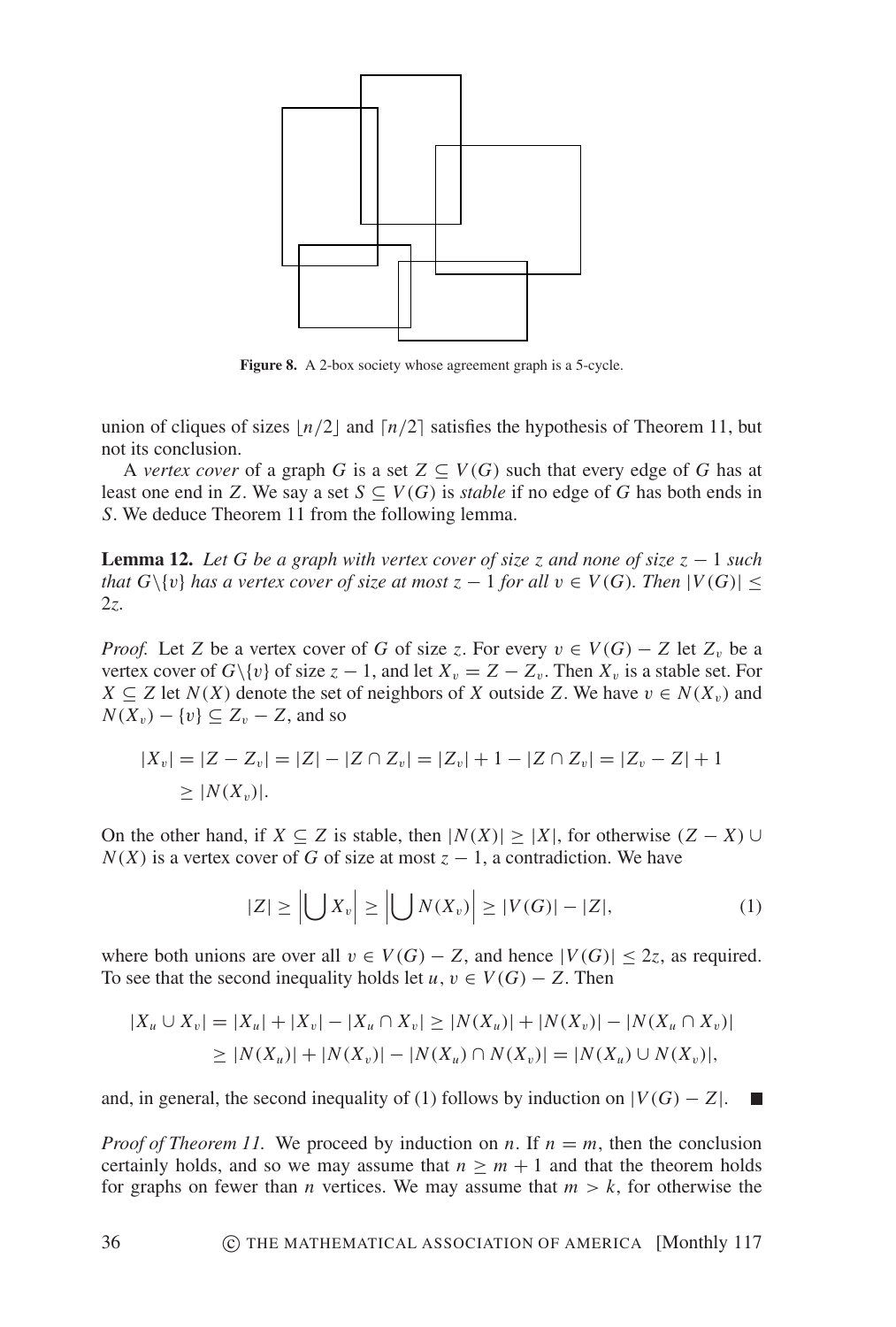hypothesis implies that *G* is the complete graph. We may also assume that *G* has two nonadjacent vertices, say *x* and *y*, for otherwise the conclusion holds. Then in *G*, every clique contains at most one of *x*, *y*, so in the graph  $G\{x, y\}$  every set of vertices of size  $m - 2$  includes a clique of size  $k - 1$ . Since  $k - 1 \le m - 2 \le 2(k - 1) - 2$ we deduce by the inductive hypothesis that  $\omega(G) \geq \omega(G\{x, y\}) \geq n - 2 - (m - 1)$  $2) + k - 1 = n - m + k - 1$ . We may assume in the last statement that equality holds throughout, because otherwise  $G$  satisfies the conclusion of the theorem. Let  $G$  denote the complement of  $G$ ; that is, the graph with vertex set  $V(G)$  and edge set consisting of precisely those pairs of distinct vertices of *G* that are not adjacent in *G*. Let us notice that a set *Q* is a clique in *G* if and only if  $V(G) - Q$  is a vertex cover in *G*. Thus *G* has a vertex cover of size  $m - k + 1$  and none of size  $m - k$ . Let *t* be the least integer such that  $t \geq m$  and  $\overline{G}$  has an induced subgraph *H* on *t* vertices with no vertex cover of size  $m - k$ . We claim that  $t = m$ . Indeed, if  $t > m$ , then the minimality of  $t$ implies that *H* $\setminus \{v\}$  has a vertex cover of size at most *m* − *k* for every  $v \in V(H)$ . Thus by Lemma 12, *t* =  $|V(H)|$  ≤ 2(*m* − *k* + 1) ≤ *m* < *t*, a contradiction. Thus *t* = *m*. By hypothesis, the graph *H* has a clique *Q* of size *k*, but  $V(H) - Q$  is a vertex cover of *H* of size  $m - k$ , a contradiction.

**Theorem 13.** Let  $d \geq 1$  and  $m, k \geq 2$  be integers with  $k \leq m \leq 2k - 2$ , and let S be *a* (*k*, *m*)*-agreeable d-box society with n voters. Then the agreement number of S is at least*  $n - m + k$ , *and this bound is best possible.* 

*Proof.* The agreement graph *G* of *S* satisfies the hypothesis of Theorem 11, and hence it has a clique of size at least  $n - m + k$  by that theorem. Since *d*-box societies satisfy the conclusion of Fact 1, the first assertion follows. The bound is best possible, because the graph consisting of a clique of size  $n - m + k$  and  $m - k$  isolated vertices is an interval graph.

**7. DISCUSSION.** As we have seen, set intersection theorems can provide a useful framework to model and understand the relationships between sets of preferences in voting, and this context leads to new mathematical questions. We suggest several directions which the reader may wish to explore.

Recent results in discrete geometry have social interpretations. The piercing number [**12**] of approval sets can be interpreted as the minimum number of platforms that are necessary such that everyone has some platform of which he or she approves. Set intersection theorems on other spaces (such as trees and cycles) are derived in [**16**] as an extension of both Helly's theorem and the KKM lemma [**13**]; as an application the authors show that in a super-agreeable society with a circular political spectrum, there must be a platform that has the approval of a strict majority of voters (in contrast with Theorem 5). Chris Hardin [10] has recently provided a generalization to  $(k, m)$ agreeable societies with a circular political spectrum.

What results can be obtained for other spectra? The most natural problem seems to be to determine the agreement proportion for  $\mathbb{R}^d$ -convex and  $d$ -box  $(k, m)$ -agreeable societies. The smallest case where we do not know the answer is  $d = 2$ ,  $k = 2$ , and  $m = 3$ . Rajneesh Hegde (private communication) found an example of a  $(2, 3)$ agreeable 2-box society with agreement proportion 3/8. There may very well be a nice formula, because for every fixed integer *d* the agreement number of a *d*-box society can be computed in polynomial time. This is because the clique number of the corresponding agreement graph (also known as a graph of *boxicity* at most *d*) can be determined by an easy polynomial-time algorithm. On the other hand, for every  $d \geq 2$ it is NP-hard to decide whether an input graph has boxicity at most *d* [**14, 21**]. (For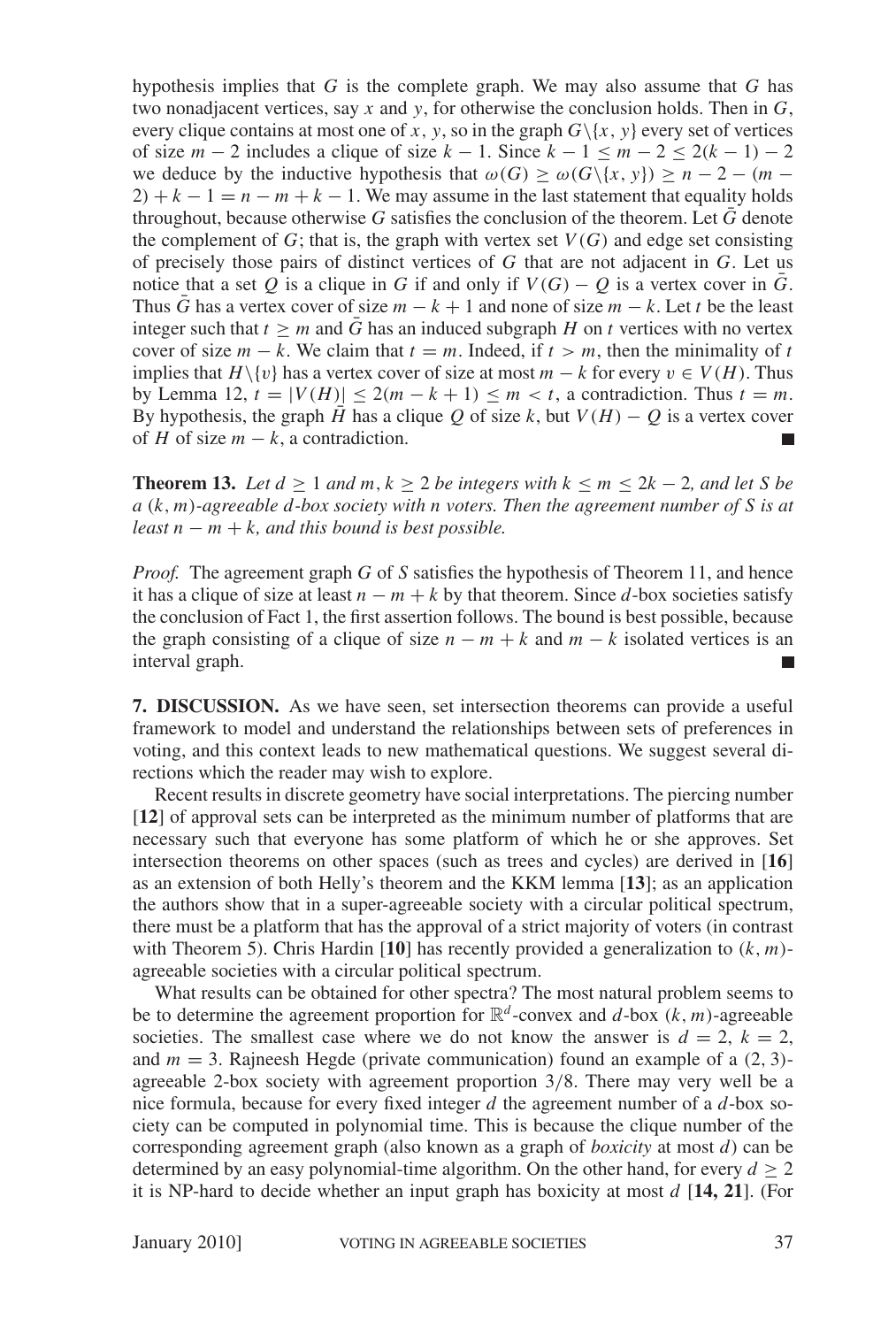$d = 1$  this is the same as testing whether a graph is an interval graph, and that can be done efficiently.)

Passing from results about platforms in societies to results about a finite set of candidates appears to be tricky in dimensions greater than 1. Are there techniques or additional hypotheses that would give useful results about the existence of candidates who have strong approval in societies with multi-dimensional spectra?

We may also question our assumptions. While convexity seems to be a rational assumption for approval sets in the linear case, in multiple dimensions additional considerations may become important. One might also explore the possibility of disconnected approval sets: what is the agreement proportion of a  $(k, m)$ -agreeable society in which every approval set has at most two components?

One might also consider varying levels of agreement. For instance, in a *d*-box society, two voters might not agree on every axis, so their approval sets do not intersect, but it might be the case that many of the projections of their approval sets do. In this case, one may wish to consider an agreement graph with weighted edges.

Finally, we might wonder about the agreement parameters *k* and *m* for various realworld issues. For instance, a society considering outlawing murder would probably be much more agreeable than that same society considering tax reform. Currently, we can empirically measure these parameters only by surveying large numbers of people about their preferences. It is interesting to speculate about methods for estimating suitable *k* and *m* from limited data.

This article grew out of the observation that Helly's theorem, a classical result in convex geometry, has an interesting voting interpretation. This led to the development of mathematical questions and theorems whose interpretations yield desirable conclusions in the voting context, e.g., Theorems 2, 8, 10, and 13. It is nice to see that when classical theorems have interesting social interpretations, the social context can also motivate the study of new mathematical questions.

**ACKNOWLEDGMENTS.** The authors wish to thank Steven Brams for helpful feedback and a referee for many valuable suggestions. The authors also gratefully acknowledge support by these NSF Grants: Berg by DMS-0301129, Norine by DMS-0200595, Su by DMS-0301129 and DMS-0701308, Thomas by DMS-0200595 and DMS-0354742.

## REFERENCES

- 1. R. Andrews, ed., *The Columbia Dictionary of Quotations*, Columbia University Press, New York, 1993.
- 2. C. Berge, Färbung von Graphen deren sämtliche bzw. deren ungerade Kreise starr sind (Zusammenfassung), *Wissenschaftliche Zeitschrift, Martin Luther Universitat Halle-Wittenberg, Mathematisch- ¨ Naturwissenschaftliche Reihe* (1961) 114–115.
- 3. S. J. Brams and P. C. Fishburn, Going from theory to practice: The mixed success of approval voting, *Social Choice and Welfare* **25** (2005) 457–474. doi:10.1007/s00355-005-0013-y
- 4. M. Chudnovsky, N. Robertson, P. Seymour, and R. Thomas, The strong perfect graph theorem, *Ann. of Math.* **164** (2006) 51–229. doi:10.4007/annals.2006.164.51
- 5. <del>. . . . . . .</del> Progress on perfect graphs, *Math. Program. Ser. B* 97 (2003) 405-422.
- 6. V. Chvátal. On certain polytopes associated with graphs, *J. Combin. Theory Ser. B* 13 (1975) 138-154. doi:10.1016/0095-8956(75)90041-6
- 7. CNN.com, "California ballot official, ready to print," August 14, 2003, available at http://www.cnn. com/2003/ALLPOLITICS/08/13/calif.recall/index.html.
- 8. C. H. Coombs, *A Theory of Data*, John Wiley, New York, 1964.
- 9. eHarmony.com, "29 Dimensions<sup>TM</sup> of Compatibility" (2008), available at http://www.eharmony. com/why/dimensions.
- 10. C. S. Hardin, Agreement in circular societies, *Amer. Math. Monthly* **117** (2010) 40–49. doi:10.4169/ 000298910X474970